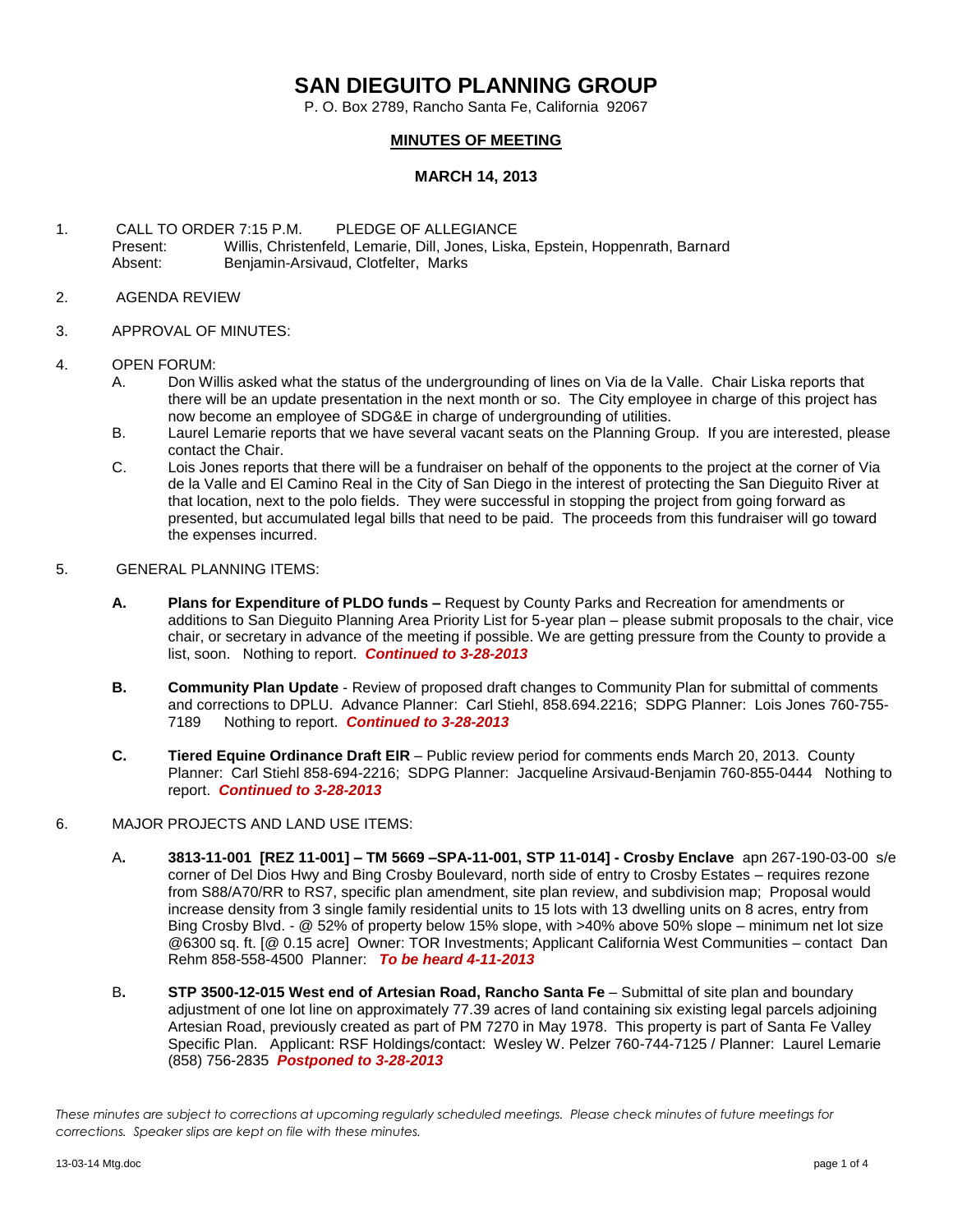#### C**. P94-022W2; MUP Modification AT&T Mobility; Location: 9885 Orange Lane, Escondido 92029** –

Modification of existing facility. Original 150 sf equipment area & 30; tall monopole with three 8' antennas & 6; high chain link fence. Modification will consist of removal of existing wooden pole & antennas and installation of equipment on existing water tank, including 12 total 8; panel antennas, 24 RRU's, 12 surge suppressors, 6 tower-mounted amplifiers, and 2 GPS antennas. Also 15' of FRP screening will be added to the water tower to the screen the antennas & equipment plus expansion of base station equipment area by approximately 60 sf. Applicant: AT&T Mobility, Doug Munson (619) 972-4944; Planning Group: Don Willis (858) 481-6922. **Continued from meeting of 1-3-2013**.

Proposed alternatives include faux trees, but the height of the trees make it unfeasible, to extend the wall of the tank by 11' to attach their antennas to, taking the height of those antennas to 40'. The dilemma forcing the height of the antennas is that they have to be located a minimum of 5' from other antennas already attached to the tank. The last alternative is to add the antennas to the tank without the façade.

We have requested they return with photo simulations with pushing the antennas onto the middle of the water tank without the tank extension. The item is *continued to 3-28-2013.*

**D. Rancho Cielo SPA05-004, TM5440, TM5441; Replacement Maps, project totals 23.06 acres, 11 condominium DUs on 'Village Center' parcel, 31 condominium DUs on 'Parcel H'**; located at the intersection of Via Ambiente and El Brazo, Camino De Arriba, APNs 265-270-71, 264-410-02, 264-382-16. Submittal of proposed Preferred Project of 42 dwelling units, with revised architectural elevations and floor plans, as well as an Alternative Project with a total of 39 dwelling units, with reduced grading and the same revised architectural elevations and floor plans, as the Preferred Project. The Visual, Noise and Air Quality Studies will be submitted on December 4, 2012. Applicant: Rancho Cielo Estates, Ltd., Applicant's representative: Robert Chase, Fuscoe Engineering, (858) 554-1500; DPLU Planner: Dennis Campbell, (858) 505-6380; SDPG Planner: Doug Dill, (760) 736-4333

Doug Dill summarized the project and its progress to this point. Approximately 45 residents are in attendance for this meeting, as is Dennis Campbell and Sami Real from the County. Replacement Maps are being presented this evening. Mark Rosen, representing the applicant is the presenter. Rancho Cielo Master plan encompasses 528 legal residential lots with all tentative maps approved and recorded. Within the project borders, have two sites zoned C-36, which the applicant intends to have more intense development in exchange for preservation of open space acres. The Open space has been dedicated. The two lots in question have a recorded map with defined lots and developable open space. Both lots of developable area are ridgetop properties. 42 units from parcel H will reduce the density to 31 lots, and the removed du's moved to the open space lot on the other parcel. Architectural development is to be in similar in style to the private residences and in conformance to the Rancho Cielo Design Guidelines.

There were concerns about the visual impacts so the applicant hired an approved consultant to study the impacts. Simulations were presented of the visual impacts. County has not yet approved the proposals to preserve the visual impacts, so what we are seeing this evening is draft.

Studies to pursue recommendations made include: a) move some of the lots from one location to a less impacting location was not feasible as it would create a significant (over 85%) loss of units; b) a study was also plotted to a parcel that has since been sold and is no longer within the project boundaries. But it also created a significant loss of parcels, and would create a more significant visual impact to Del Dios, The Crosby Estates, and surrounding properties; c) attempts to shift the project to another location is also not feasible as it would require a complete re-design, entitlements, and substantial funding that makes it impractical; and d) re-plot the properties to standard custom estate 1-acre parcels would encroach into the open space (opportunity was BEFORE recording of maps but open space is now fully preserved) and would allow only at best 12 lots, which also creates a loss of revenue for the project that has already been expended.

Infrastructure has been completed including sewer, utilities, and roads, open space has been dedicated, and has no new significant impacts.

After a 10 minute break to allow the Planning Group members to review the pictures presented, community members are called to speak.

Lynn Thomas, resident – pointed out that developers take little regard to the preservation of community character, sensitive habitat, pursuance of existing zoning allowances, and abuse of the 'grandfathered' approvals.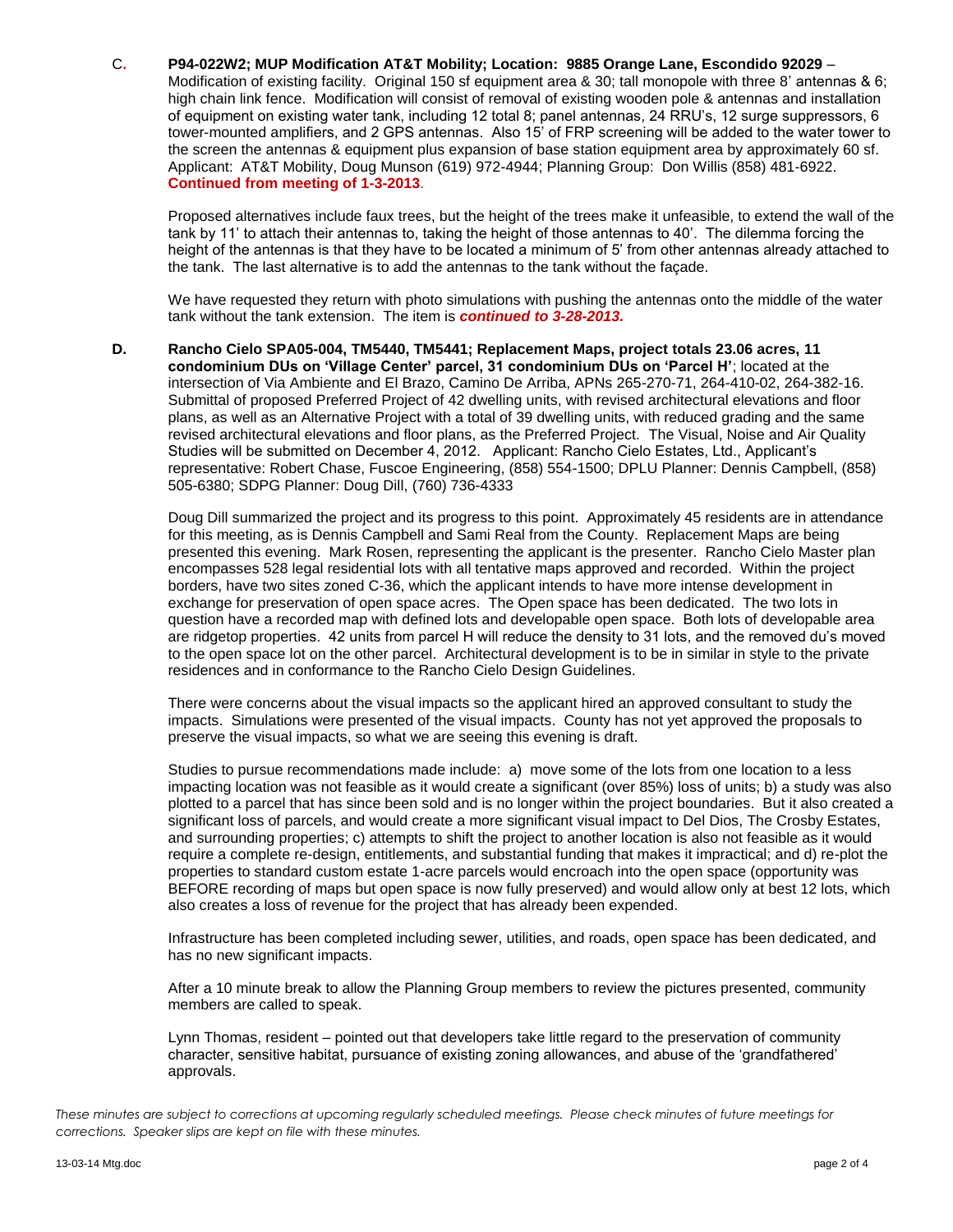Mike Noorani, resident – Pointed out inaccuracies from the presentation, recommends to SDG&E to deny the plans submitted, and has not complied with the MUP for the C-36 lots.

Mike Schultzki, resident – Mentioned BOS stated clearly that they don't want to see development on ridgelines, and clustered development. Possible solutions proposed were based on the lots currently developed. Future development lots are not on ridgelines. Why can't the solution be to get off the ridgelines and place them on the future development lots? Landscaping simulations do not take into account the soil (granite!), in which NOTHING grows!

Nicole Dunn, resident – Ridgeline plantings are part of the Design Guidelines, and the proposed plans do not comply with those guidelines. There is question as to whether the Fire District has full approval of the plans submitted.

Vice Chair Dill closed the floor and took questions from Planning Group members and members had multiple questions, including questions of Planning Commission's participation, when the project is planned to return to the BOS, what the structure of the HOAs are, what changes to the Specific Plan have already been implemented and disclosed to the new owners and residents.

A homeowner who also sits on the board of the Master Homeowner's Association spoke regarding the rationale for the neutral position of the Master HOA.

Sami Real, DPLU – Spoke on the presentation to the Planning Commission. The original project was heard by the Planning Commission, but there are no significant changes to the original project that would trigger a new review by the Planning Commission. The County studied the existing EIR and found nothing significant enough to trigger a new EIR. The C-36 zoning is currently on these two parcels, intended in the original projects that these be the HOA offices, small retail, and the fire station. The Plan was not updated when these facilities were moved closer to The Highway, anticipating that would be done with an SPA upon development of the parcels in question.

Vice Chair Dill closes the project discussion, *continuing the project, to be determined at a later date.*

**E. PDS2013-AD-13-005 – Administrative permit application for 1,115 sf 2nd dwelling unit on 2nd story over new detached 480sf garage.** Located at 16946 Circa del Sur, Fairbanks Ranch 92009. APN #269-202-19. Applicant Contact: Greg Danskin, Architect for Charlie Grubbs, 760-532-2361, Cty Planner: Don Kraft, 858- 694-3856; SDPG Planner: Ira Epstein 858-759-0255 The main house facing Circa del Sur completely hides the unit from the street, and the street behind the property shows no site of the proposed addition.

**MOTION** by Ira Epstein to approve the plans dated 2013-02-13 as presented. Seconded: Dill  $Ayes = 9$  nos = 0 abstain = 0

**F. PDS2013-AD-13-006 – Administrative permit application for 795 sf guest living quarters and entry gate.**  Property is 1.78 acres located at 6515 Mimulus, Rancho Santa Fe 92067 APN 265-213-02. Applicant Contact: Don Looney for Bruce & Jeanne Nordstrom, 760-434-7969; County Planner: Lisa Sims 858-694-3029; SDPG Planner: Nikko Christenfeld 760-741-1953 Fire Dept. & Art Jury has approved with condition of landscape screening. The only neighbor visually affected, Marian Dodson, has no issues with the project.

**MOTION** by Nikko Christenfeld recommends approval as presented. Seconded: Epstein  $Ayes = 9$  nos = 0 abstain = 0

**G. PDS2013-AD-13-007 – Administrative permit application for 1,231 sf guest living quarters and 89 sf rec room.** Located at 17109 Paseo Hermosa (& San Dieguito Rd), Solana Beach, CA 92075 APN 269-181-03-00. Applicant Contact: Steven Barger for William Bradley 760-743-4217; County Planner: Don Kraft 858-694- 3856; SDPG Planner: Mid Hoppenrath (760) 747-1145 Scott Sandstrom of New Pointe Communities representing the applicant made the presentation. The over-sized guest quarters sits behind the RV garage within the interior of the property, and next to the swimming pool. There is no visibility from neighboring properties. The Fairbanks Ranch Design Committee has not yet taken a position on the project.

Susan Fonss, neighboring resident, brought forth the problems with the drainage that ensued as a result of the applicant's original development of the property, which has yet to be mitigated. The backyard was filled approximately 3 feet, and was approved without fixing this problem.